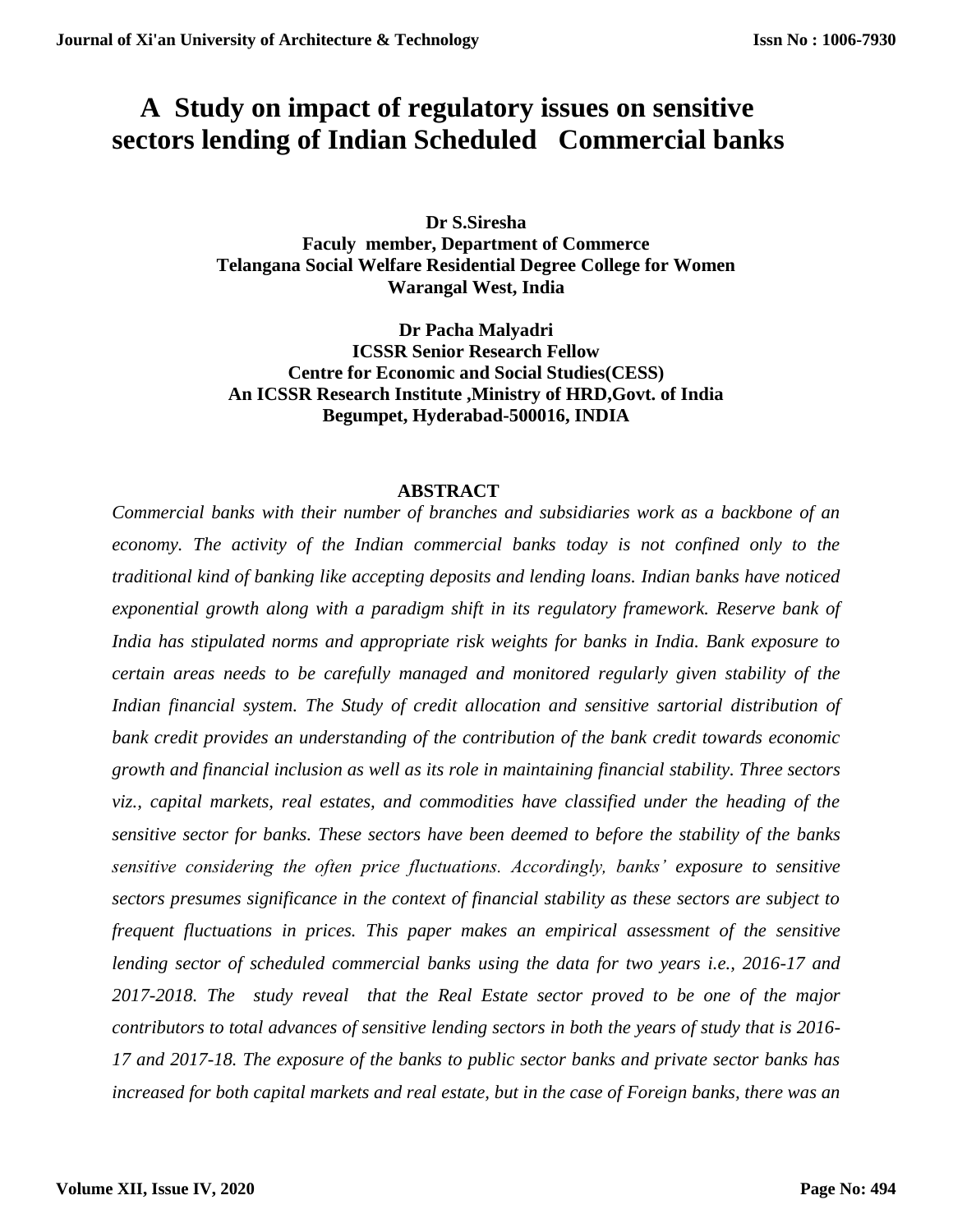*increasing trend in the case of real estate and declining trend in case of capital markets. Among the bank groups, it is observed that the growth in credit flow from the public sector banks to the sensitive sectors stayed higher than the private sector banks and foreign banks*,

**Keywords:** Sensitive sectors lending, Regulatory issues, Scheduled Commercial Banks, Public sector banks, Private sector banks, and foreign banks, Capital market

## **INTRODUCTION**

The economic growth of a country is functional to its banking system and financial services. Banks play a significant role in boosting the economy to a progressive stage. Banks, in general, is defined as an organization that accepts deposits and lends loans. Banks are acting as mobilizers to transfer the funds from savers to investors. In modern times the role of banks has changed tremendously, and the banking system has evolved as the heart of the economy. With the increase in the size of the banking system, there is a parallel increase in the lending sector in general and the sensitive lending sector in particular. Banks play an extremely significant role in economic development. Due to their size of operations and accumulated knowledge, banks can handle multiple tasks. Banks are exposed to financial and nonfinancial risks that are interdependent and if the situation is not handled well it quickly affects the bank's health. Thus, bank top management should give appropriate weight and importance to the ability to identify measure, monitor and control the overall level of risks faced by the banks. Banks' exposure limits to sensitive sectors thus necessarily need to be monitored and restricted when required.RBI has stipulated prudential limits on exposure to sensitive sectors. The RBI has been adopting a gradual approach to enhance transparency in the banking sector. Over a while, the set of disclosures has gradually been expanded to encompass important information including lending to sensitive sectors like capital market, Real Estate, and commodities. The gradual expansion of the range of disclosures standards in India at par with those prevalent internationally. In this context, an attempt has been made to expose the sensitive sectors in public sector banks, private sector banks and foreign banks.

## **OBJECTIVES OF THE STUDY**

- 1. To study the regulatory framework concerning Bank Lending to the Sensitive Sectors
- 2. To study Share of Bank Group-wise to the Scheduled commercial banks(SCB) for the year 2016 -17 and 2017-18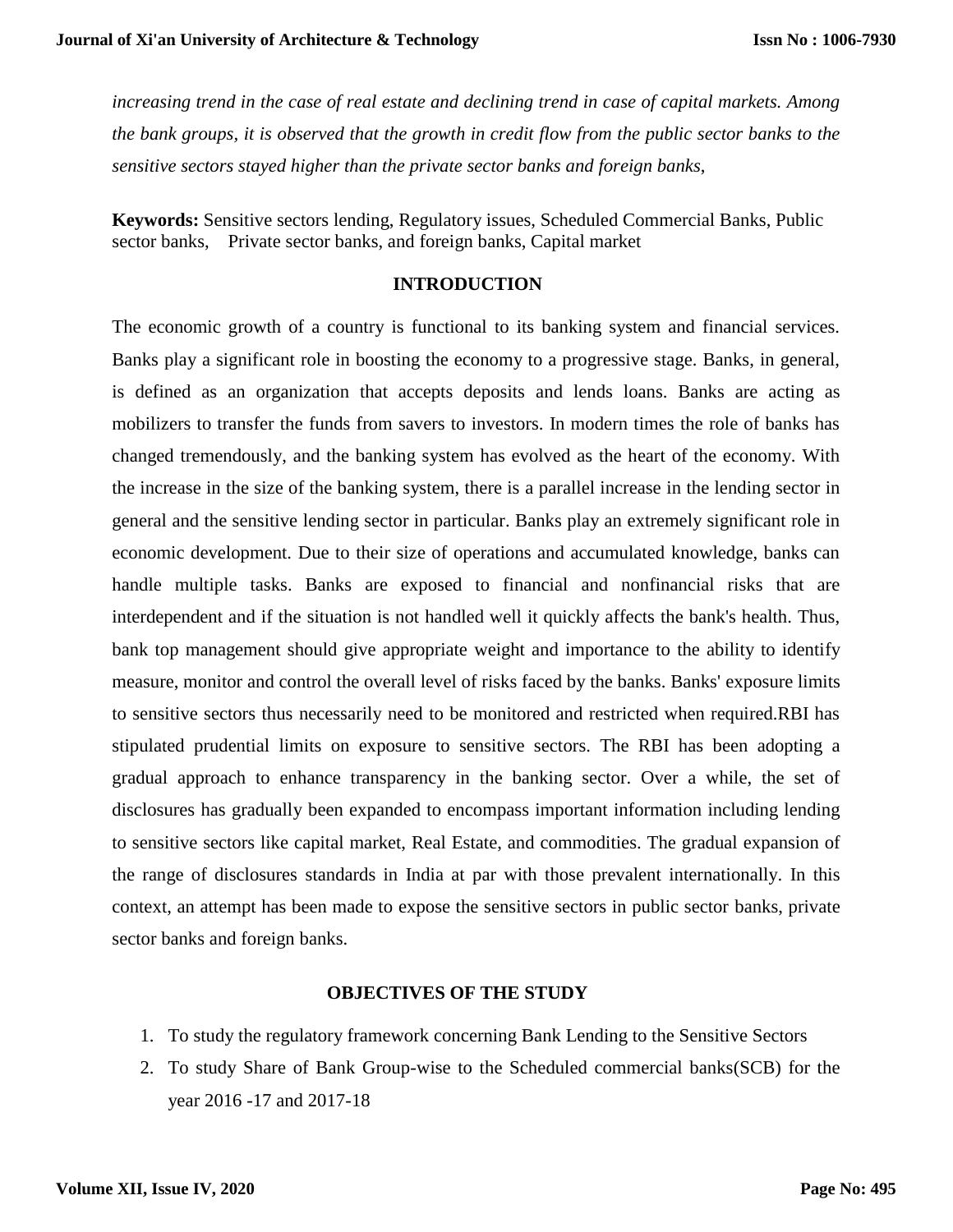- 3. To study a comparative study of Bank Lending to the Sensitive Sectors between the year 2016 17 and 2017 -18 and
- 4. To study Share of Bank Group-wise Lending to the Sensitive Sectors for the year 2016 17 and 2017-2108

## **RESEARCH METHODOLOGY**

The study is based on secondary data collection. The source of information is Report on Trends and the progress of the banking sector, Reserve Bank of India. The reference period is for two years i.e. 2016-17 and 2017 -18. Data analysis tools used for the study are percentages and Comparative analysis

#### **REVIEW OF LITERATURE**

This section provides the review of the past studies conducted on the topic which helps to identify the research gap

**Rajesh Desai (2017)** viewed that Indian banks have noticed exponential growth along with a paradigm shift in its regulatory framework. To provide sufficient credit facilities to agricultural, SMEs, and other weaker, as well as important sections of society, the concept of priority sector lending (PSL), has evolved in the year 1967-68. Along with its positive results, PSL also contributes substantially to non-performing assets (NPAs) of banks. Lower profitability, lower value of a loan, defaulting borrowers, lower productivity of the agricultural sector, government interventions are some of the reasons why PSL is not much attractive for commercial banks. It is important to note that every sub-sector of the priority sector is not equally risky creating a need to study how different sectors contribute towards NPA. The study concludes that NPA in the priority sector is positively related to agricultural lending, industrial lending, and personal lending whereas service sector lending harms NPA. The results are statistically significant for industrial and service sector lending. The study enable the banks to devise better credit policies for sensitive sectors and help them to reduce credit exposure in those areas.

**Brajapallav Pal & Saswatha Choudhary(2017)** opined that commercial banks with its branches and subsidiaries work as the backbone of the economy of a country. The activity of commercial banks is not only confined to the traditional kind of banking like accepting deposits, lending loans, creating credit, etc. Globally, banks now stretched their activities towards various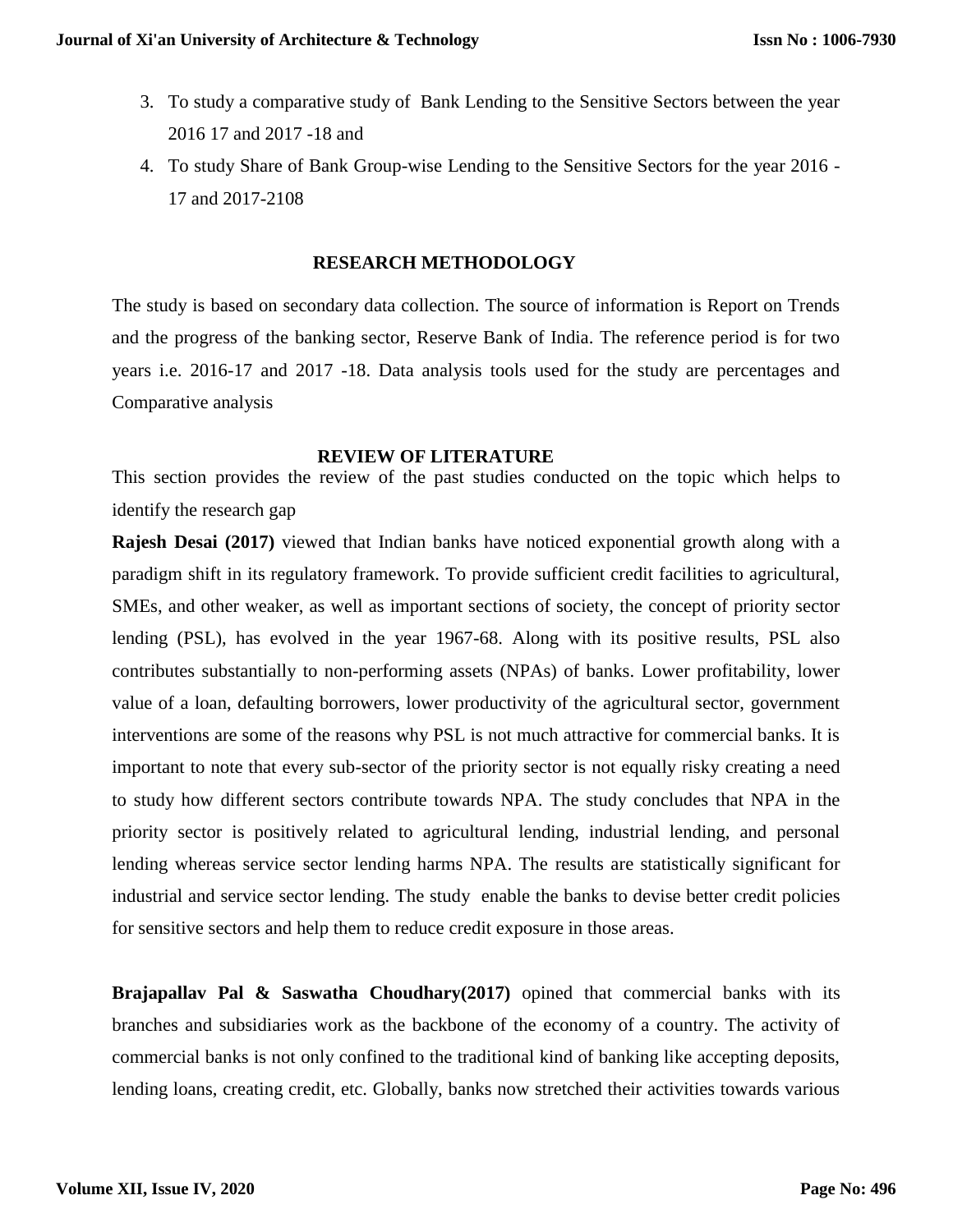intermediaries and advisory services to the clients. Indian banks are also working in the same way. With its increasing sphere of activities, the risks of commercial banking are also increasing. One of the major risks in banking risk is concentration risk. The concentration of risk arises due to the concentration of credit extended by banks in a single entity or group of entities carrying on the same line of business. In India, there are certain regulatory measures issued by the Reserve Bank of India (RBI) for better asset management and safeguarding the banks from the concentration risks. In this study, an attempt has been made to study different risks associated with the banking business as well as the nature of financing by banks to the sensitive sectors in India. And it also has been tried in this study to examine the relationship between bank performance and lending concentration for the study 27 public sector banks were collected in India. The study reveals that the lending concentration has a significant relation with bank performance and it also has a significant impact on a bank's performance.

**Deva Dutta Dubey and Pankaj Trivedi (2017)** studied that Reserve Bank of India has stipulated the exposure norms risk weights for banks in India. Bank exposure to certain sectors needs to be carefully managed and monitored regularly given stability of the financial system. The study of credit allocation and sectoral or geographic distribution of bank credit provides an understanding of the contribution of bank credit towards economic growth and financial inclusion as well as its role in maintaining financial stability. Three sectors viz real estate, capital markets, and commodities have been classified under the head of 'sensitive sectors' for banks. These sectors have been deemed to be sensitive for the stability of banks considering the (often violent) price fluctuations in the underlying asset/product market. Accordingly, banks' exposure to sensitive sectors presume significance in the context of financial stability as underlying assets in these sectors are subject to fluctuations in prices and as such leads to booms and advances. The present paper makes an empirical assessment of the additions to NPA in banks based on their exposure to sensitive sectors.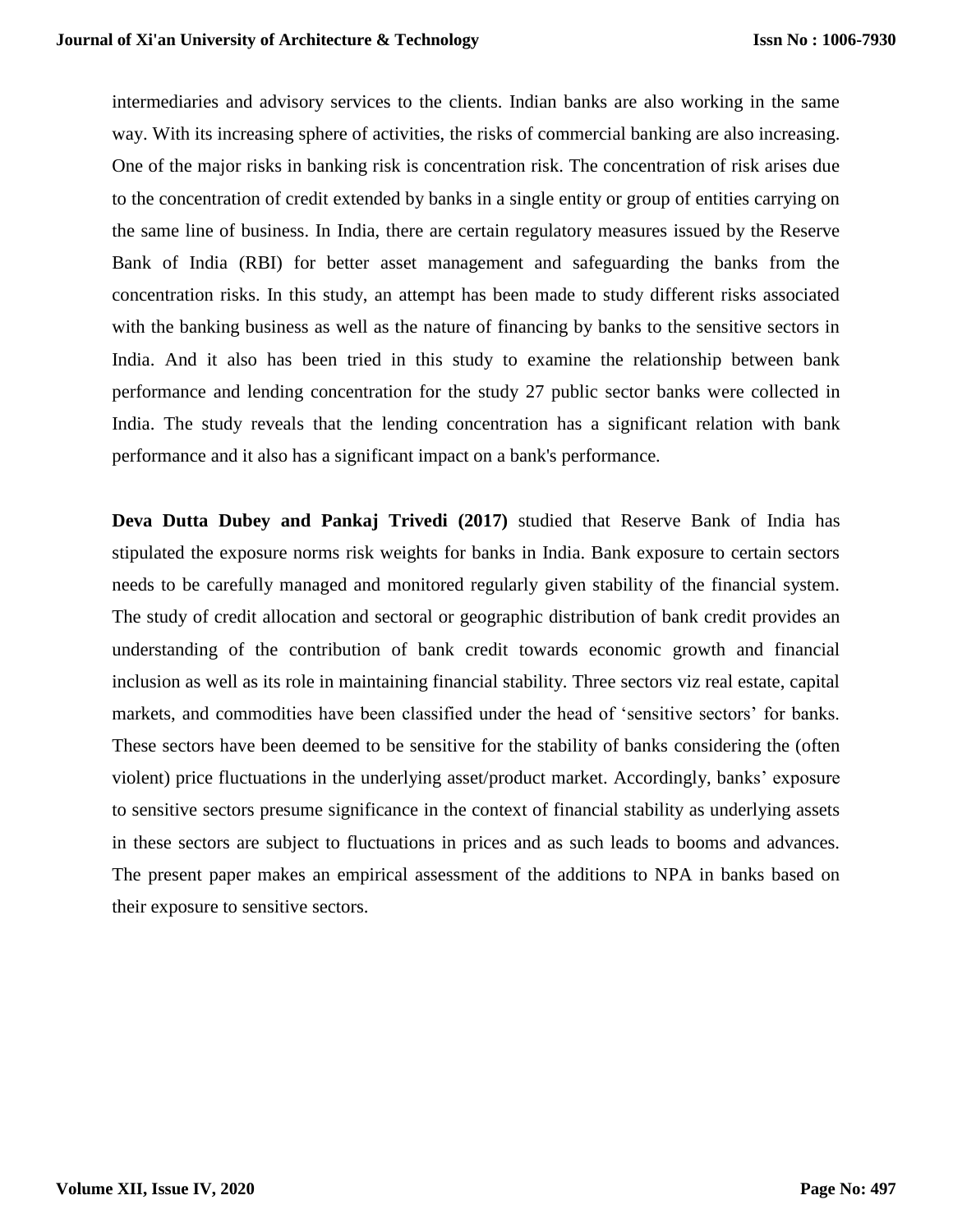## **RESEARCH GAP**

Based on the literature, very little research work is done in this area and most of the scholars have analyzed how sensitive sector lending affects the profitability of banks. Few researchers have studied the trend and outlook of banks towards sensitive sector lending and its effect on NPA. However, no one has tried to identify how individual sensitive sectors their share to total advances of sensitive sector lending, the share of bank group-wise of sensitive sector lending to scheduled commercial banks and share of individual sensitive sectors in public sector banks, private sector banks foreign banks and small scale finance. The present paper attempted in this direction to fill the research gap.

## **REGULATORY FRAMEWORK CONCERNING SENSITIVE SECTORS**

In India, there are certain regulatory measures, taken by the Reserve Bank of India (RBI) for better asset management and safeguarding the banks from the concentration risk. To safeguard the Indian banks from the risks arising out of such credit concentration and for the better asset management, the Reserve Bank of India has identified three sectors, namely real estate, capital market, and commodity market, as the sensitive sectors for the financing and also issued some measures for financing towards these sectors. These sectors are sensitive because the volatility in these sectors can largely affect the asset quality of the banks

Reserve Bank of India has introduced the Exposure Norm for all Scheduled Commercial Banks (excluding the Regional Rural Banks) in India in Mid-Term Policy Review on August 20, 2002.In an undated note from RBI on Risk Management Framework in Banks, RBI has stated that banks and financial institutions play an extremely significant role in economic development. Due to their size of operations and accumulated knowledge, banks can handle multiple risk scenarios. Banks are exposed to various financial and non-financial risks that are interdependent and if the situation is not handled well, bank health problems can quickly transfer from one entity to another. Thus, bank top management should give appropriate weight and importance to the ability to identify measure, monitor and control the overall level of risks facing the bank. Banks should aim to back up exposures by adequate collaterals or strategic considerations. RBI has stipulated prudential limits on exposure to sensitive sectors.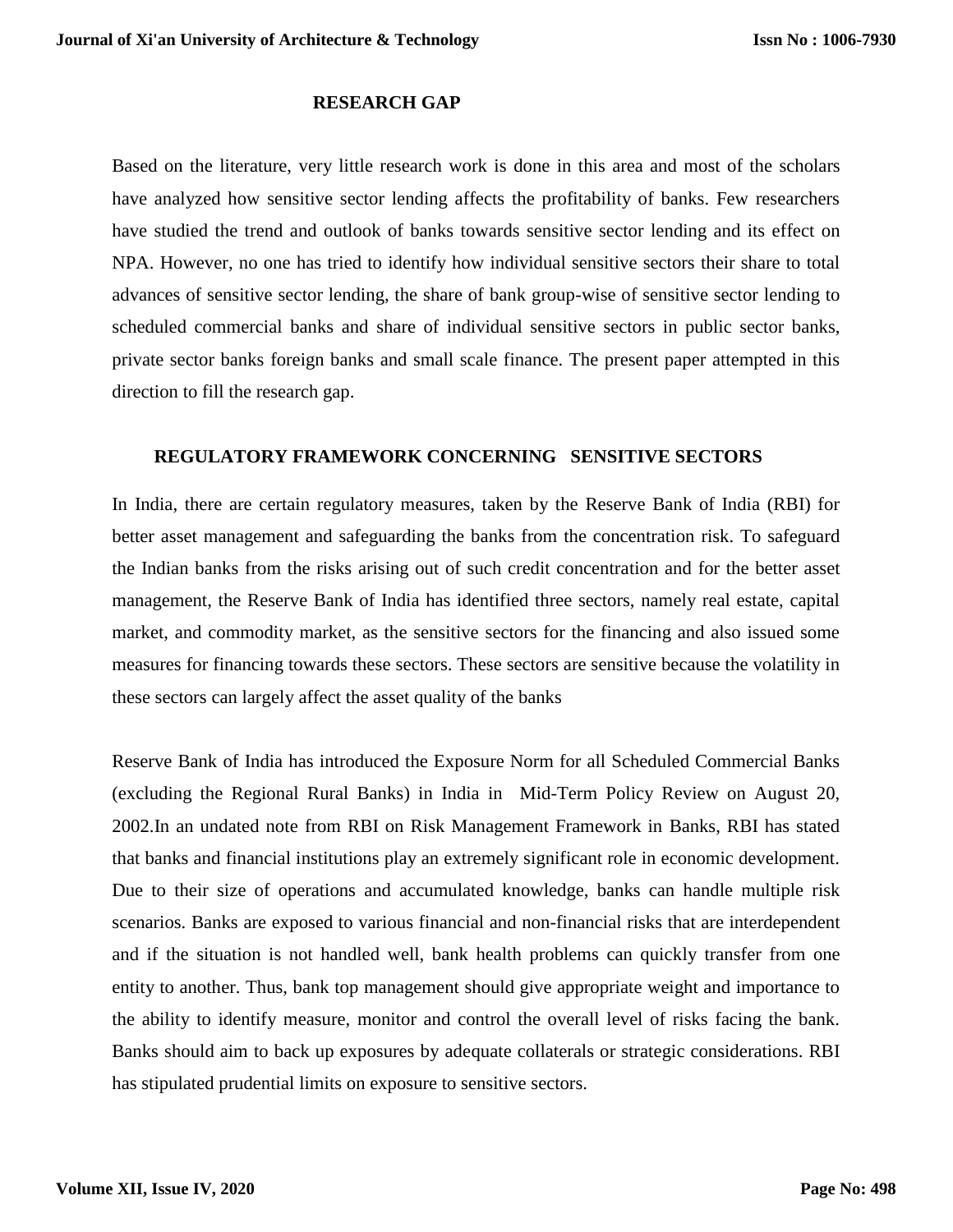In case of capital market exposure, the ceiling would cover (i) direct investment in equity shares and convertible bonds and debentures; (ii) advances against shares to individuals for investment in equity shares (including IPOs), bonds and debentures, units of equity-oriented mutual funds; and (iii) secured and unsecured advances to stockbrokers and guarantees issued on behalf of stockbrokers. Banks are expected to regularly report to its Board about exposures of a bank to stockbrokers and market-makers as a group, as also exposures to other sensitive sectors. The Reserve Bank has been adopting a gradual approach to enhanced transparency in banking organizations. Over a period of time, the set of disclosures has gradually been expanded to encompass important information including lending to sensitive sectors (viz., capital market, real estate, and commodities). The gradual expansion of the range of disclosures has been bringing the disclosure standards in India at par with those prevalent internationally. It is reported that the banks have similarly expanded their exposures every year and hence the RBI has been cautioning them

RBI Master circular Exposure Norms stipulated that banks should frame comprehensive prudential norms relating to the ceiling on the total amount of real estate and the policy should be approved by the banks' Boards. Prudential capital market exposure norms prescribed for banks were rationalized in terms of base and coverage. The revised guidelines, which came into effect from April 1, 2007, cover the bank's capital market exposure. Such exposures include both their direct exposures and indirect exposures. RBI, limits on Banks' Exposure to Capital Markets comprises a statutory limit on shareholding in companies as defined in the Banking Regulation Act, 1949 It also included the regulatory limit on the aggregate exposure of a bank to the capital markets in all forms (both fund-based and non-fund based). There are also caps on the bank's direct investment in shares, convertible bonds/debentures, units of equity-oriented mutual funds and all exposures to Venture Capital Funds (VCFs) [both registered and unregistered]. This paper looks at banks' exposure to sensitive sectors and their impact on the formation of NPA and thus its importance in the management of a portfolio of advances.

Banks continued to post robust growth in retail loans during 2017-18. Housing loans were supported by incentives for affordable housing such as the Pradhan Mantri AwasYojana (PMAY) and the implementation of the Real Estate (Regulation and Development) Act (RERA). Furthermore, rationalization of risk weights and provisioning on standard assets in certain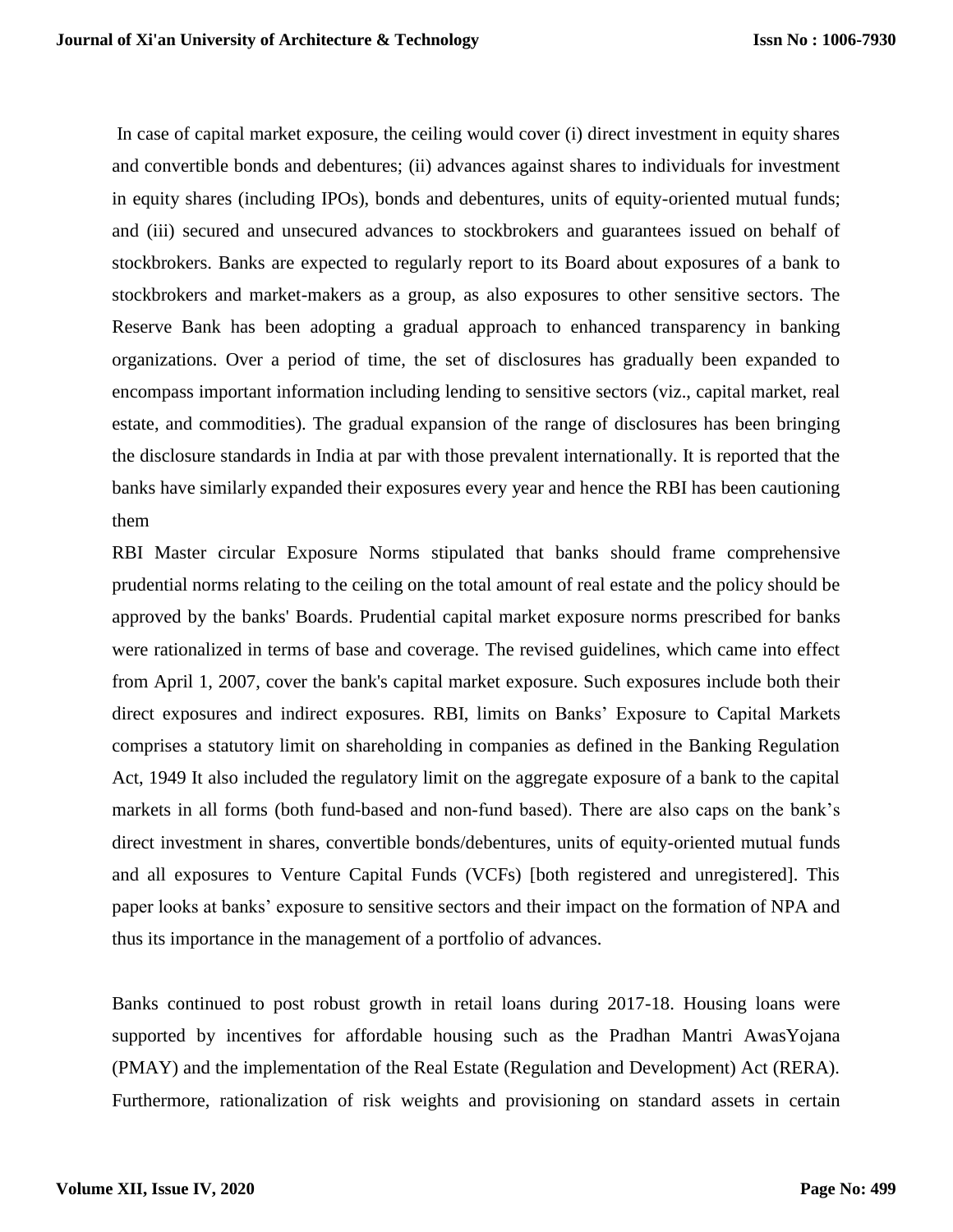categories of individual housing loans in June 2017 gave a fillip to the segment. Auto loan growth also edged. During H1:2018-19, retail loans continued to record robust growth driven by housing and auto loans and credit card receivables.

| DATA ANALYSIS AND INTERPRETATION                                                                                               |                                      |                                                 |                         |                                                       |  |  |  |
|--------------------------------------------------------------------------------------------------------------------------------|--------------------------------------|-------------------------------------------------|-------------------------|-------------------------------------------------------|--|--|--|
| <b>Table 1</b><br>Share of Bank Group-wise Sensitive sector lending to the Scheduled commercial banks<br>for the year 2016 -17 |                                      |                                                 |                         |                                                       |  |  |  |
|                                                                                                                                |                                      | (Amount in ₹ billion)                           |                         |                                                       |  |  |  |
| <b>Sector</b>                                                                                                                  | <b>Public Sector</b><br><b>Banks</b> | <b>Private</b><br><b>Sector</b><br><b>Banks</b> | Foreign<br><b>Banks</b> | <b>Scheduled</b><br><b>Commercial</b><br><b>Banks</b> |  |  |  |
| Capital                                                                                                                        |                                      |                                                 |                         |                                                       |  |  |  |
| Market                                                                                                                         | 581.74 (45.78)                       | 592.23(46.61)                                   | 96.63(7.61)             | 1270.61 (100)                                         |  |  |  |
| <b>Real Estate</b>                                                                                                             | 9969.03(61.03)                       | 5347.85(32.74)                                  | 1018.18(6.23)           | 16335.06 (100)                                        |  |  |  |
| Commodities                                                                                                                    |                                      |                                                 |                         |                                                       |  |  |  |
| Total                                                                                                                          |                                      |                                                 |                         |                                                       |  |  |  |
| Advances to                                                                                                                    |                                      |                                                 |                         |                                                       |  |  |  |
| Sensitive                                                                                                                      |                                      |                                                 |                         |                                                       |  |  |  |
| Sectors                                                                                                                        | 10550.77(59.93)                      | 5940.08 (33.74)                                 | 1114.82 (6.33)          | 17605.67 (100)                                        |  |  |  |

**Source**: Report on Trends and Progress of Banking in India 2017 and 2018, RBI

Table 1 shows the composition of all segments included in the sensitive sector in public sector banks. The share of total advances to the sensitive sector at the end of March 2016-17 was 59.93 percent in the case of public sector banks, 33.74 percent in the case of private sector banks and only 6.33 percent in the case of foreign banks. It was observed individually that the contribution of the public sector is more in case of capital markets and whereas private sector banks contributed more to real estate. The public sector banks continued to account for about 60% of the total exposure of SCBs to sensitive sectors.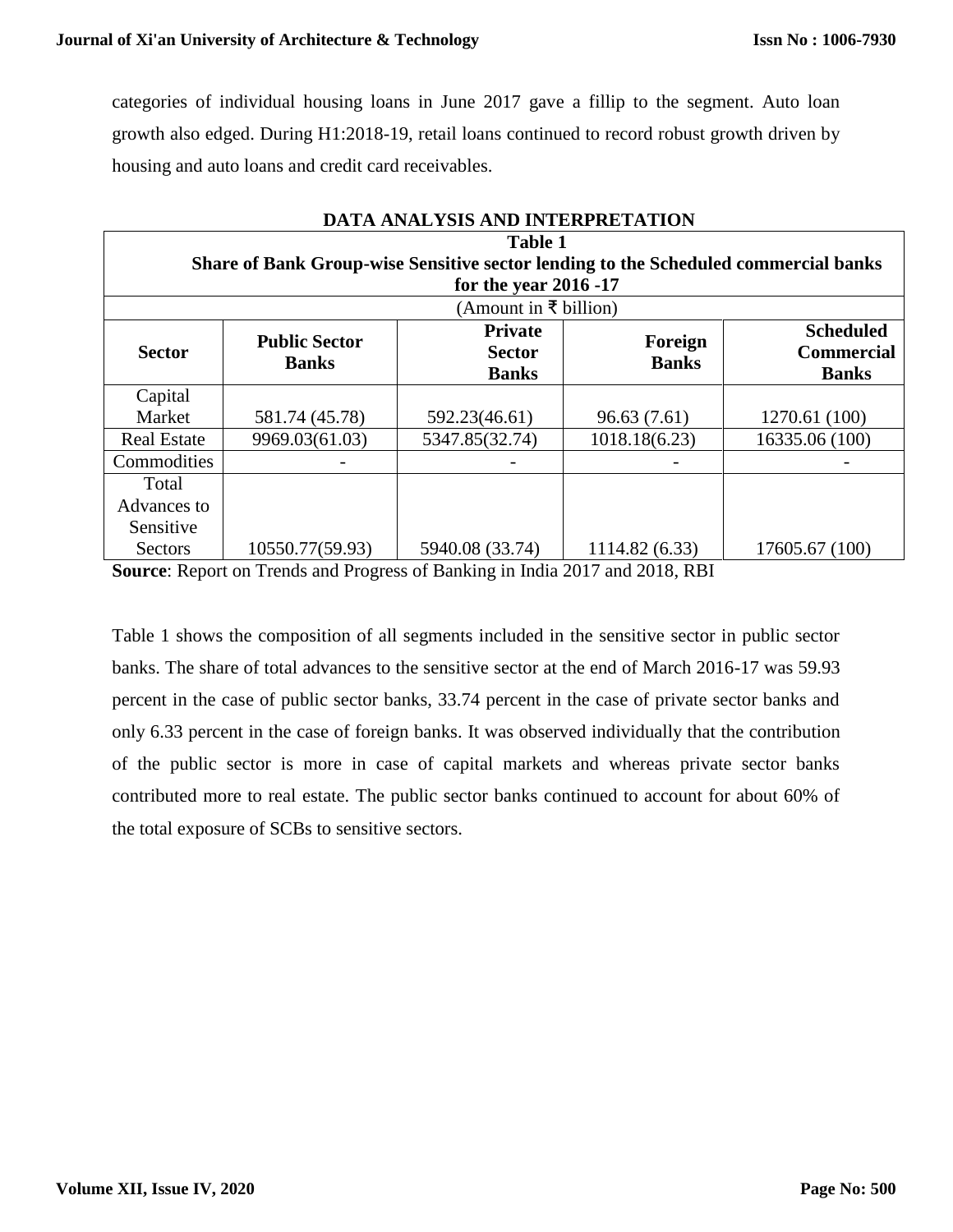| Table2<br>Share of Bank Group-wise Sensitive sector Lending to the Scheduled Commercial banks<br>for the year 2017 -18 |                                      |                                                 |                         |                                                |                                             |  |
|------------------------------------------------------------------------------------------------------------------------|--------------------------------------|-------------------------------------------------|-------------------------|------------------------------------------------|---------------------------------------------|--|
|                                                                                                                        |                                      |                                                 | (Amount in ₹ billion)   |                                                |                                             |  |
| <b>Sector</b>                                                                                                          | <b>Public Sector</b><br><b>Banks</b> | <b>Private</b><br><b>Sector</b><br><b>Banks</b> | Foreign<br><b>Banks</b> | <b>Small</b><br><b>Finance</b><br><b>Banks</b> | <b>Scheduled Commercial</b><br><b>Banks</b> |  |
| Capital Market                                                                                                         | 592(42.29)                           | 727(51.93)                                      | 81(5.78)                | 0.0                                            | 1400(100)                                   |  |
| <b>Real Estate</b>                                                                                                     | 11152 (59.64)                        | 6478(34.64)                                     | 1044 (5.58)             | 26(0.14)                                       | 18700(100)                                  |  |
| Commodities                                                                                                            |                                      |                                                 |                         |                                                |                                             |  |
| <b>Total Advances</b><br>to Sensitive<br>Sectors                                                                       | 11744 (58.43)                        | 7205(35.84)                                     | 1125(5.60)              | 26(0.13)                                       | 20100(100)                                  |  |

**Source**: Report on Trends and Progress of Banking in India 2017 and 2018, RBI

Table 2 indicates that in case of total advances to sensitive sectors, a major chunk of the lending i.e., 58.43 percent was contributed by public sector banks followed by the private sector banks. The total sensitive sector exposure of foreign banks was only 5.60 percent. When it comes to individual sector contribution, the real estate and capital markets constitute the largest segment of the sensitive sectors in case of public sector banks and private sector banks respectively

| Table 3<br>A comparative study of Lending to the Sensitive Sectors between the year 2016 -17 |         |         |                                          |            |  |  |
|----------------------------------------------------------------------------------------------|---------|---------|------------------------------------------|------------|--|--|
|                                                                                              |         |         | and 2017 -18 in case public sector banks |            |  |  |
|                                                                                              |         |         | (Amount in ₹ billion)                    |            |  |  |
| Sector                                                                                       |         |         | Change in                                | percentage |  |  |
|                                                                                              | 2016-17 | 2017-18 | absolute figures                         | variation  |  |  |
| Capital                                                                                      |         | 592     |                                          |            |  |  |
| Market                                                                                       | 582     |         | 10                                       | 1.72       |  |  |
| <b>Real Estate</b>                                                                           | 9,969   | 11,152  | 1183                                     | 11.87      |  |  |
| Commodities                                                                                  |         |         |                                          |            |  |  |
| Total                                                                                        |         |         |                                          |            |  |  |
| Advances to                                                                                  |         | 11,744  |                                          |            |  |  |
| Sensitive                                                                                    |         |         |                                          |            |  |  |
| Sectors                                                                                      | 10,551  |         | 1193                                     | 11.31      |  |  |

**Source**: Report on Trends and Progress of Banking in India 2017 and 2018

Table**3** depicts the descriptive statistics of data. It is evident from table that the credit to sensitive sectors—real estate and the capital market—increased in 2017-18, as a result, the total advances to sensitive sectors increased by Rs1193 billion i.e., by 11.31% as compared to the previous year. In the case of capital markets, there was a mild increase as compared to the previous year,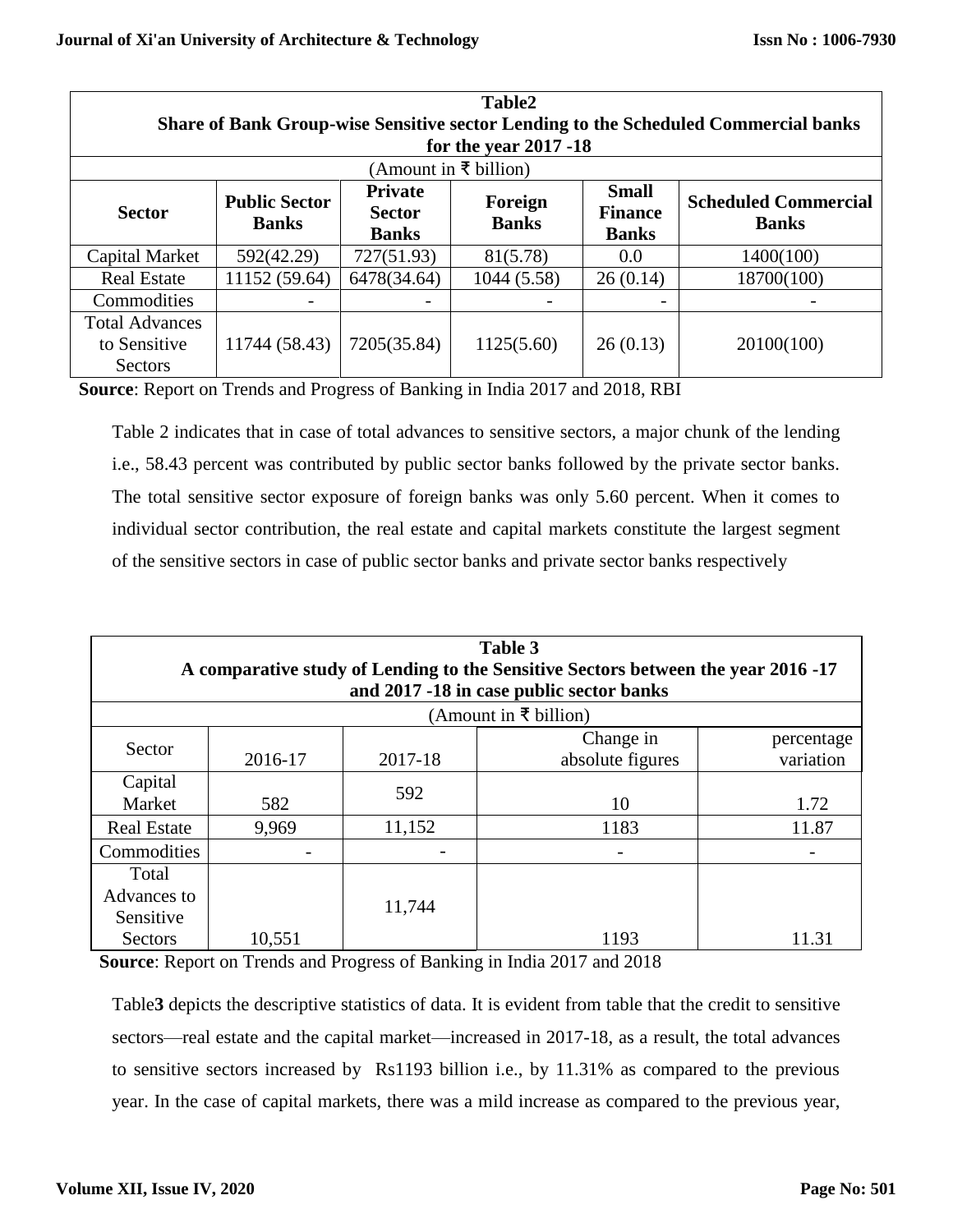and when it comes to real estate it was increased by 11.87 %, this may be due to some revival in housing sector activity. The public sector bank's proportion to their net credit has grown only marginally, by 1.72 % in March 2017-18 in the case of capital markets. In absolute terms, the exposure of public sector banks to this sector has gone up by only Rs 10 billion

| Table 4<br>A comparative study of Lending to the Sensitive Sectors between the year 2016<br>-17 and 2017 -18 in case private sector banks |                       |         |                            |                         |  |  |  |
|-------------------------------------------------------------------------------------------------------------------------------------------|-----------------------|---------|----------------------------|-------------------------|--|--|--|
|                                                                                                                                           | (Amount in ₹ billion) |         |                            |                         |  |  |  |
| <b>Sector</b>                                                                                                                             | 2016-17               | 2017-18 | Change in absolute figures | percentage<br>variation |  |  |  |
| Capital Market                                                                                                                            | 592                   | 727     | 135                        | 22.8                    |  |  |  |
| <b>Real Estate</b>                                                                                                                        | 5,348                 | 6,478   | 1130                       | 21.13                   |  |  |  |
| Commodities                                                                                                                               |                       | -       |                            |                         |  |  |  |
| <b>Total Advances to</b><br><b>Sensitive Sectors</b>                                                                                      | 5,940                 | 7,205   | 1265                       | 21.3                    |  |  |  |

**Source**: Report on Trends and Progress of Banking in India 2017 and 2018, RBI

The Reserve Bank of India's move to choke the flow of credit to sensitive sectors -- real estate and capital markets -- seems to have worked partly for private sector banks with the growth in the flow of credit to these segments dipping to increasing by 21.3 per cent during 20017-18 as compared to the previous financial year shown in table 4

| Table 5<br>A comparative study of Lending to the Sensitive Sectors between the year 2016 -17<br>and 2017 -18 in case Foreign banks<br>(Amount in ₹ billion) |                                                                             |       |       |          |  |  |
|-------------------------------------------------------------------------------------------------------------------------------------------------------------|-----------------------------------------------------------------------------|-------|-------|----------|--|--|
| Sector                                                                                                                                                      | Change in absolute<br>2017-18<br>2016-17<br>percentage variation<br>figures |       |       |          |  |  |
| Capital<br>Market                                                                                                                                           | 97                                                                          | 81    | $-16$ | $-16.49$ |  |  |
| <b>Real Estate</b>                                                                                                                                          | 1,018                                                                       | 1,044 | 26    | 2.55     |  |  |
| Commodities                                                                                                                                                 |                                                                             |       |       |          |  |  |
| Total<br>Advances to<br>Sensitive                                                                                                                           |                                                                             |       |       |          |  |  |
| <b>Sectors</b>                                                                                                                                              | 1,115                                                                       | 1,125 | 10    | 0.9      |  |  |

**Source**: Report on Trends and Progress of Banking in India 2017 and 2018, RBI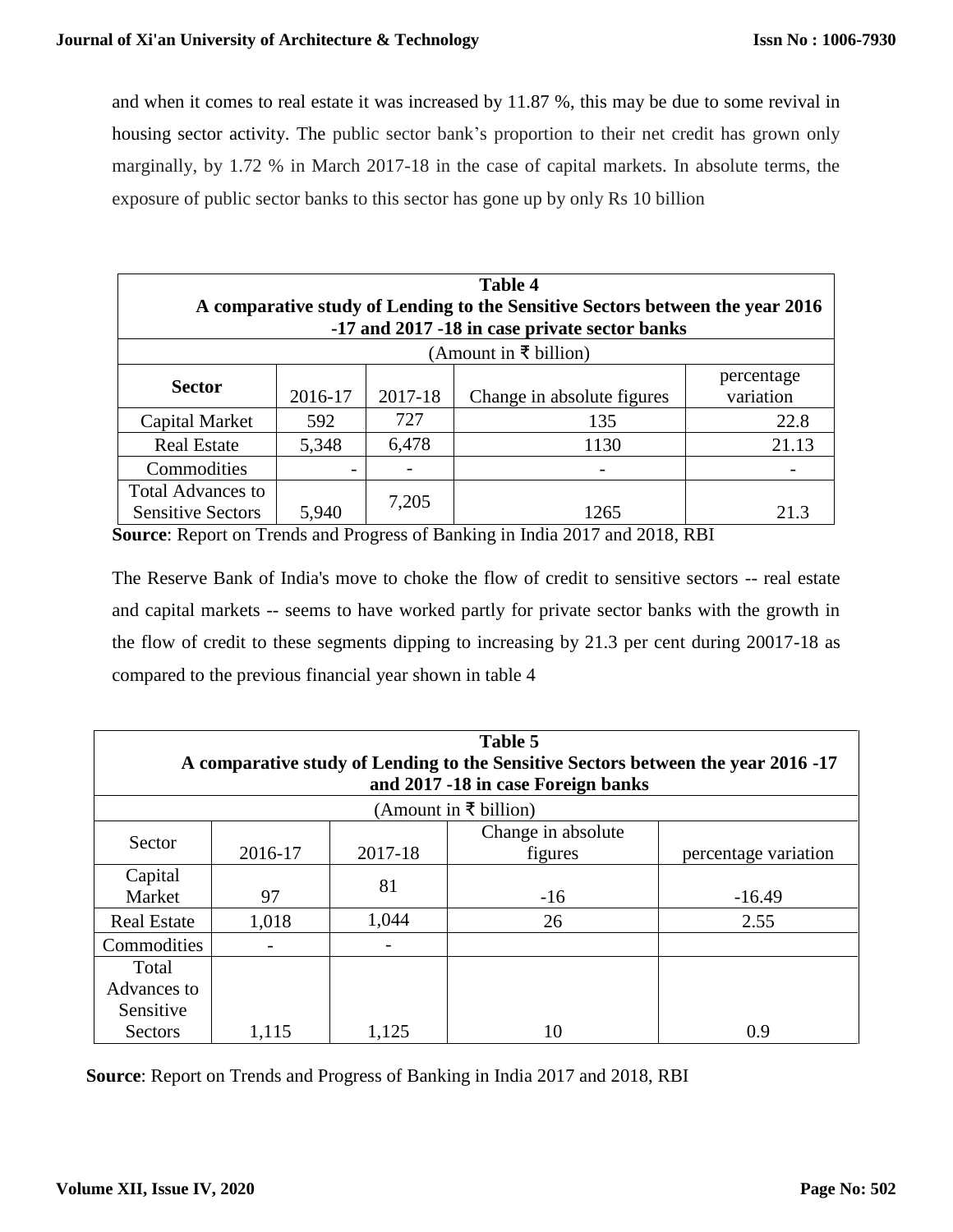Table 5 witnessed that thetotal sensitive sector exposure of foreign banks depicts that during the year 2017-18,banks' lending to sensitive sectors comprising of the capital market, was decreased by Rs 16 billioni.e., by 16.49 percent as compared to the previous year i.e., 2016-17. In the case of real estate, it increased to Rs 26 billion with a variation of a 2.55 percent increase as compared to 2016-17,

| Table 6<br>Share of Bank Group-wise Lending to the Sensitive Sectors for the year 2016 -17 |                                      |                       |                                                       |                  |  |  |
|--------------------------------------------------------------------------------------------|--------------------------------------|-----------------------|-------------------------------------------------------|------------------|--|--|
|                                                                                            |                                      | (Amount in ₹ billion) |                                                       |                  |  |  |
| <b>Sector</b>                                                                              | <b>Public Sector</b><br><b>Banks</b> | <b>Foreign Banks</b>  | <b>Scheduled</b><br><b>Commercial</b><br><b>Banks</b> |                  |  |  |
| Capital                                                                                    |                                      | 592.23(11.07)         | 96.63(8.67)                                           |                  |  |  |
| Market                                                                                     | 581.74 (5.51)                        |                       |                                                       | 1270.61(7.23)    |  |  |
|                                                                                            |                                      |                       | 1018.18(91.33)                                        |                  |  |  |
|                                                                                            |                                      |                       |                                                       |                  |  |  |
| <b>Real Estate</b>                                                                         | 9969.03(94.49)                       | 5347.85(90.03)        |                                                       | 16335.06 (92.78) |  |  |
| Commodities                                                                                |                                      |                       |                                                       |                  |  |  |
| Total                                                                                      |                                      |                       |                                                       |                  |  |  |
| Advances to                                                                                |                                      |                       |                                                       |                  |  |  |
| Sensitive                                                                                  |                                      |                       |                                                       |                  |  |  |
| Sectors                                                                                    | 10550.77(100)                        | 5940.08(100)          | 1114.82(100)                                          | 17605.67 (100)   |  |  |

**Source**: Report on Trends and Progress of Banking in India 2017 & 2018, RBI

The table 6 presents that the share of real estate is more than the capital market in all bank groups about SCBs. This reveals that there is more demand for the real estate sector. The public sector witnessed 94.49 percent, private sector banks 90.03 percent and foreign banks 91.33 percent. As an overall SCBs resulted with 92.78 percent in real estate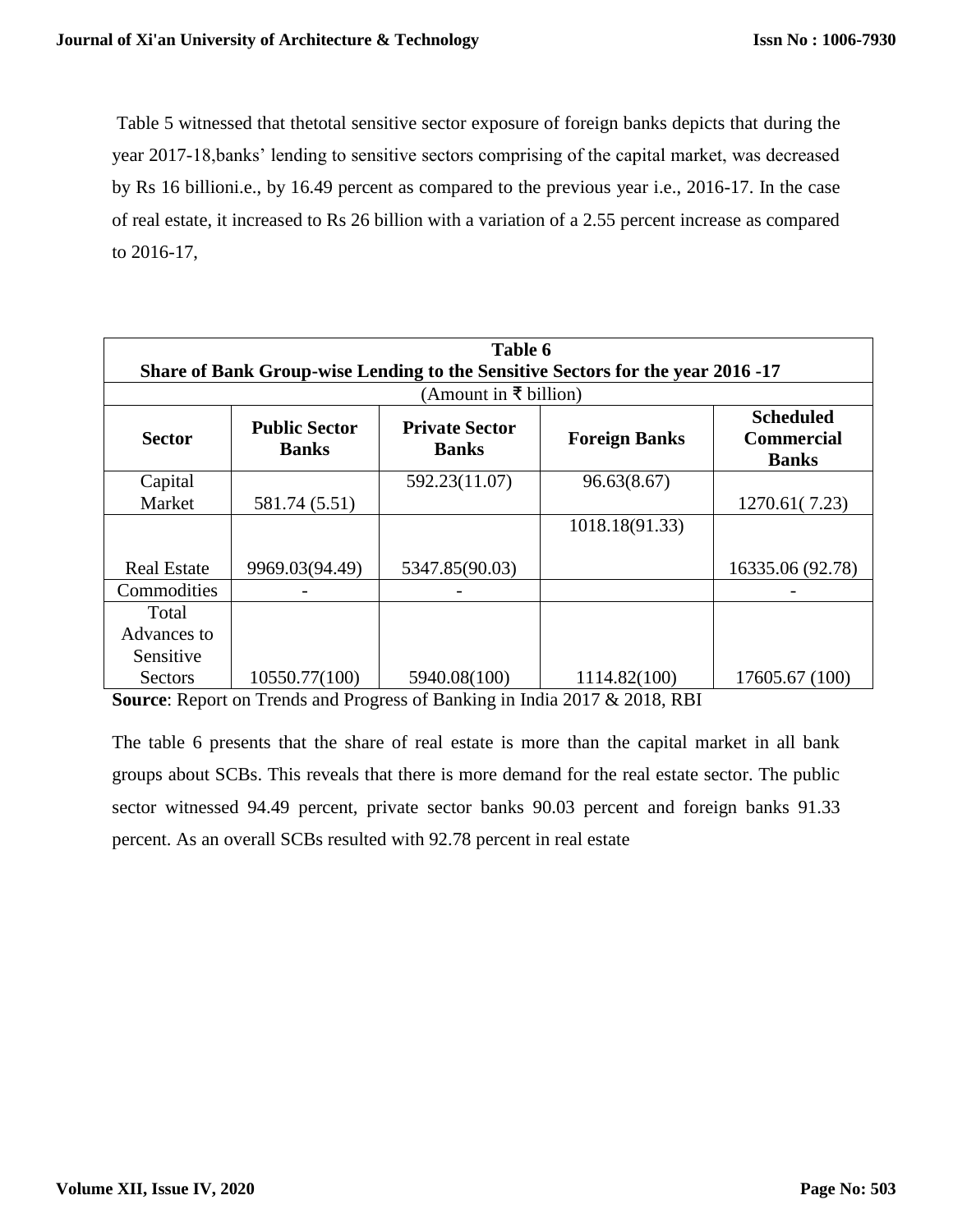| <b>Table 7</b>                                                                  |                                  |                                   |                         |                                      |                                         |  |  |
|---------------------------------------------------------------------------------|----------------------------------|-----------------------------------|-------------------------|--------------------------------------|-----------------------------------------|--|--|
| Share of Bank Group-wise Lending to the Sensitive Sectors for the year 2017 -18 |                                  |                                   |                         |                                      |                                         |  |  |
|                                                                                 |                                  |                                   | (Amount in ₹ billion)   |                                      |                                         |  |  |
| Sector                                                                          | Public<br>Sector<br><b>Banks</b> | Private<br>Sector<br><b>Banks</b> | Foreign<br><b>Banks</b> | <b>Small Finance</b><br><b>Banks</b> | Scheduled<br>Commercial<br><b>Banks</b> |  |  |
| Capital<br>Market                                                               | 592 (5.04)                       | 727<br>(10.09)                    | 81 (7.2)                | 0.0(0)                               | 1400(6.97)                              |  |  |
| <b>Real Estate</b>                                                              | 11152(94.9<br>6)                 | 6478(89.9<br>1)                   | 1044<br>(92.8)          | 26(100)                              | 18700(93.03)                            |  |  |
| Commoditi<br>es                                                                 |                                  |                                   |                         |                                      |                                         |  |  |
| Total<br>Advances<br>to Sensitive<br>Sectors                                    | 11744(100)                       | 7205 (100)                        | 1125(100)               | 26(100)                              | 20100(100)                              |  |  |

**Source**: Report on Trends and Progress of Banking in India 2017 &2018, RBI

The results from the table 7 indicates that for the year 2017-2018 , the share of real estate is more than the capital market in case of all the bank groups i.e., public sector banks, private sector banks, and foreign banks and as a result the scheduled commercial banks share was 6.97 percent in case of capital market contribution and the share of real estate contribution to total advances to sensitive sectors is 93.03 percent. If we observe the individual contribution of banks then the results reveal that capital market contribution is 5.04 percent and real estate contribution is 94.96 percent to total advances to sensitive sectors in the case of public sector banks. In the case of private sector banks, a capital market contribution is 10.09 percent and real estate contribution is 89.91 percent. When it comes to foreign banks the contribution of the capital market is 7.2 percent and real estate contribution is 92.8 percent. Real estate contribution is 100 percent and Capital market contribution is nil in case of small finance banks.

## **SUGGESTIONS**

There are many irregularities in the sensitive sector market as reported in media from time to time and hence there is a need of caution in the banks while taking up the exposure in sensitive sectors. In other words, these sectors need to be kept under constant watch and to be adequately disclosed in the balance sheet of banks. Further ,RBI may conduct a concurrent research study on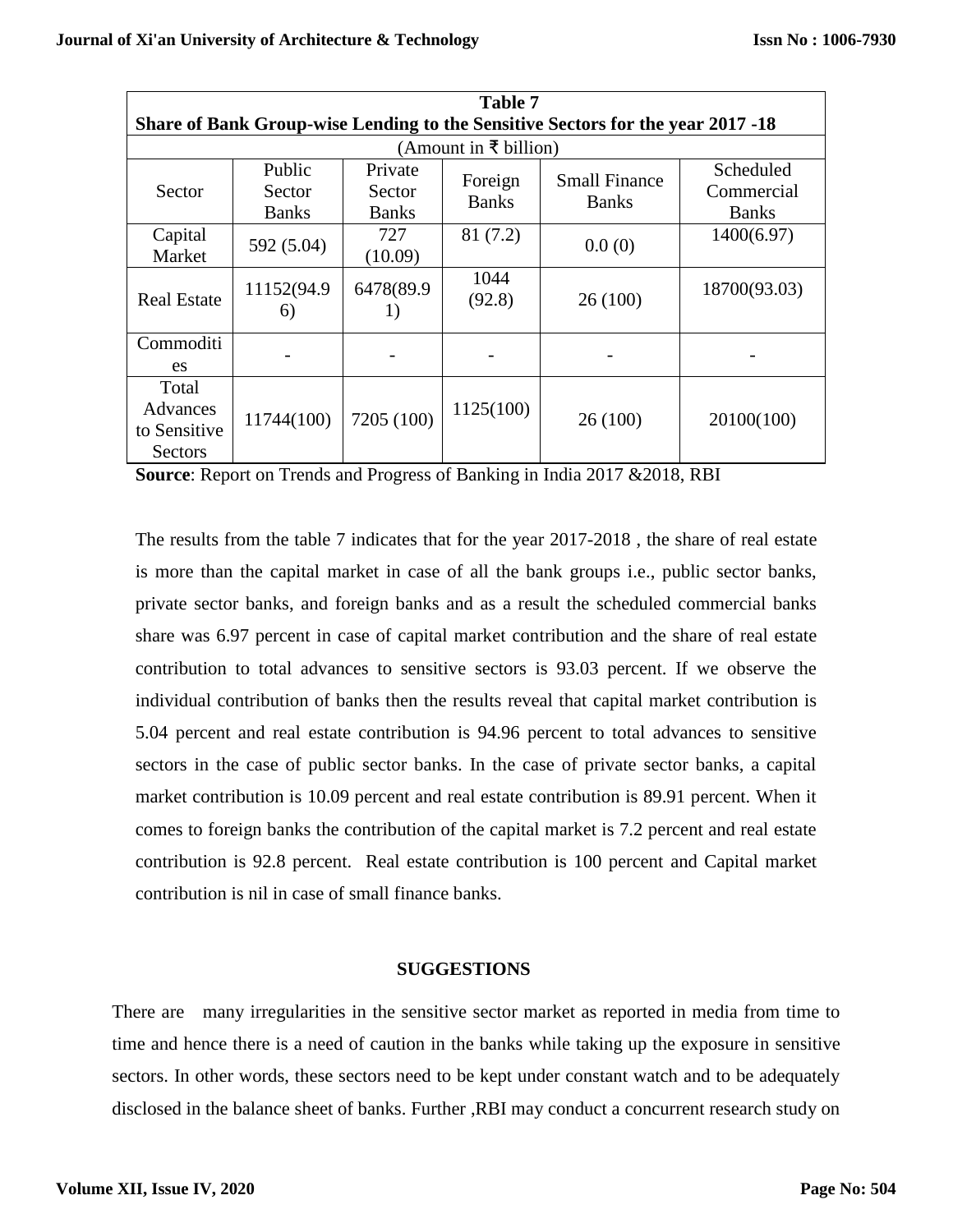sensitive sector practices to mitigate the risk to the banking sector .To that, the loan approval process is not hampered on account of this, while the proposals could be sanctioned in the normal course, the disbursements should be made only after the borrower has obtained requisite clearances from the Government authorities.

#### **CONCLUSION**

The study found that in case of total advances to sensitive sectors a majority of the lending was contributed by public sector banks followed by the private sector banks in both the years of the study i.e., 2016-17 & 2017-18. The credit to sensitive sectors—real estate and the capital market—increased in 2017-18, as a result, the total advances to sensitive sectors increased as compared to the previous year in case of each public and private sector banks .Foreign banks' lending to sensitive sectors comprising of the capital market was decreased by Rs 16 billion by 16.49 percent as compared to the previous year i.e 2016-17. In the case of real estate, it increased to Rs 26 billion with a variation of a 2.55 percent increase as compared to 2016-17.

In the case of all the banks i.e., Public sector banks, Private sector banks and Foreign banks the share of real estate are more than the capital market in both the years of study i.e., 2016-17  $\&$ 2017-18. This reveals that there is more demand for the real estate sector. Among the bank groups, it is observed that the growth in credit flow from the public sector banks to the sensitive sectors stayed higher than the private sector banks and foreign banks,

## **SCOPE FOR FURTHER RESEARCH**

More research can be carried out on the following areas

- A study can be conducted on to estimate the impact of exposure to sensitive sectors on NPA in Indian commercial banks
- A comparative study can be carried out on the risk management in sensitive sectors
- To investigate various types of risk involved in banks' lending to sensitive sectors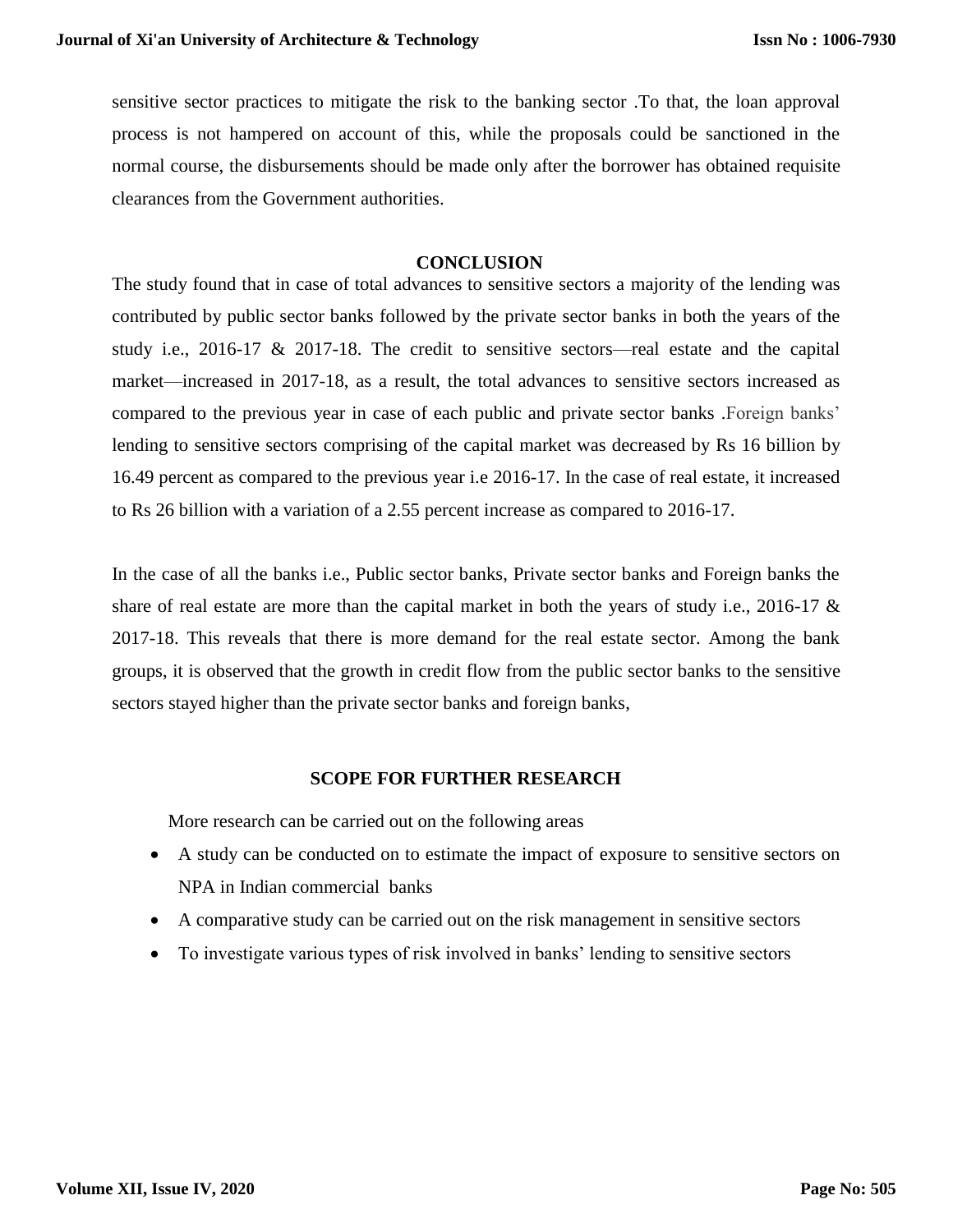## **REFERENCES**

Ahmed, J. (2010).Priority Sector Lending By Commercial Banks in India: A Case of Barak Valley. *Asian Journal of Finance and Accounting*, 2(1), 92-110. <https://doi.org/10.5296/ajfa.v2i1.75>

Akhila ibrahim K. K (2017) Priority sector lending in Indian banking sector, *Asia Pacific Journal of Research*,1(3), 39-46[.https://apjor.com/downloads/120720178.pdf](https://apjor.com/downloads/120720178.pdf)

Annual Reports of Scheduled commercial banks, *Reserve Bank of India* 2017 & 2018,

Brajapallav Pal & Saswatha Choudhary (2017), A Study on Lending Concentration of Indian Public Sector Banks to the sensitive sectors, *Indian Journal of Accounting*, XLIX (1), 41-47.

Business Standards, January 20, 2013

Dave, D. K. (2016). A Study of Priority Sector Lending for Selected Public Sector Banks of India. *International Journal of Research and Analytical Reviews*, 3(1), 84-86.

Deva DuttaDubey and PankajTrivedi (2017) Sensitive Sector Elasticity of Incremental GNPA of Indian Banks – An Empirical assesment, *IOSR Journal of Economics and Finance*,53 -62 [https://www.iosrjournals.org/iosr-jef/papers/\(SIFICO\)-2017/Volume-1/8.%2053-62.pdf](https://www.iosrjournals.org/iosr-jef/papers/(SIFICO)-2017/Volume-1/8.%2053-62.pdf)

Economic Times, Newspaper,Nov21,2013

Gourav Mittal (2019) Study on Banking Sector and Regulations on Commercial Banks and Profitability in India, *Journal of Advances and Scholarly Researches in Allied Education,*16(2), 76-81<http://ignited.in/p/58670>

India, *BIS Working Papers*,595, 1-24 <https://www.bis.org/publ/work595.pdf>

India Infoline News Service (IIFL), August 21, 2014

Kewal Kumar & Atul Gambhir(2012) Commercial Banks Financing Priority Sector: An Impetus to Economy (A Study of Problems and Prospects) *IOSR Journal of Business and Management*,1(3),45-48 <http://www.iosrjournals.org/iosr-jbm/papers/vol1-issue5/H0154548.pdf?id=5554>

Kinjal Jethwani & Kumar Ramchandani(2017).Priority Sector Advances & Profitability-A case of Indian Banking Industry , *Research hub*,4 (11),1-7 [http://www.rhimrj.com/admin/upload/drKJ\\_RC.pdf](http://www.rhimrj.com/admin/upload/drKJ_RC.pdf)

Laveena, & Malhotra, M. (2014). Empirical Analysis of Non Performing Assets Related to Private Banks of India. *International Journal of Management Excellence*, 3(1), 386- 391[.http://www.ijmeonline.com/index.php/ijme/article/view/156](http://www.ijmeonline.com/index.php/ijme/article/view/156)